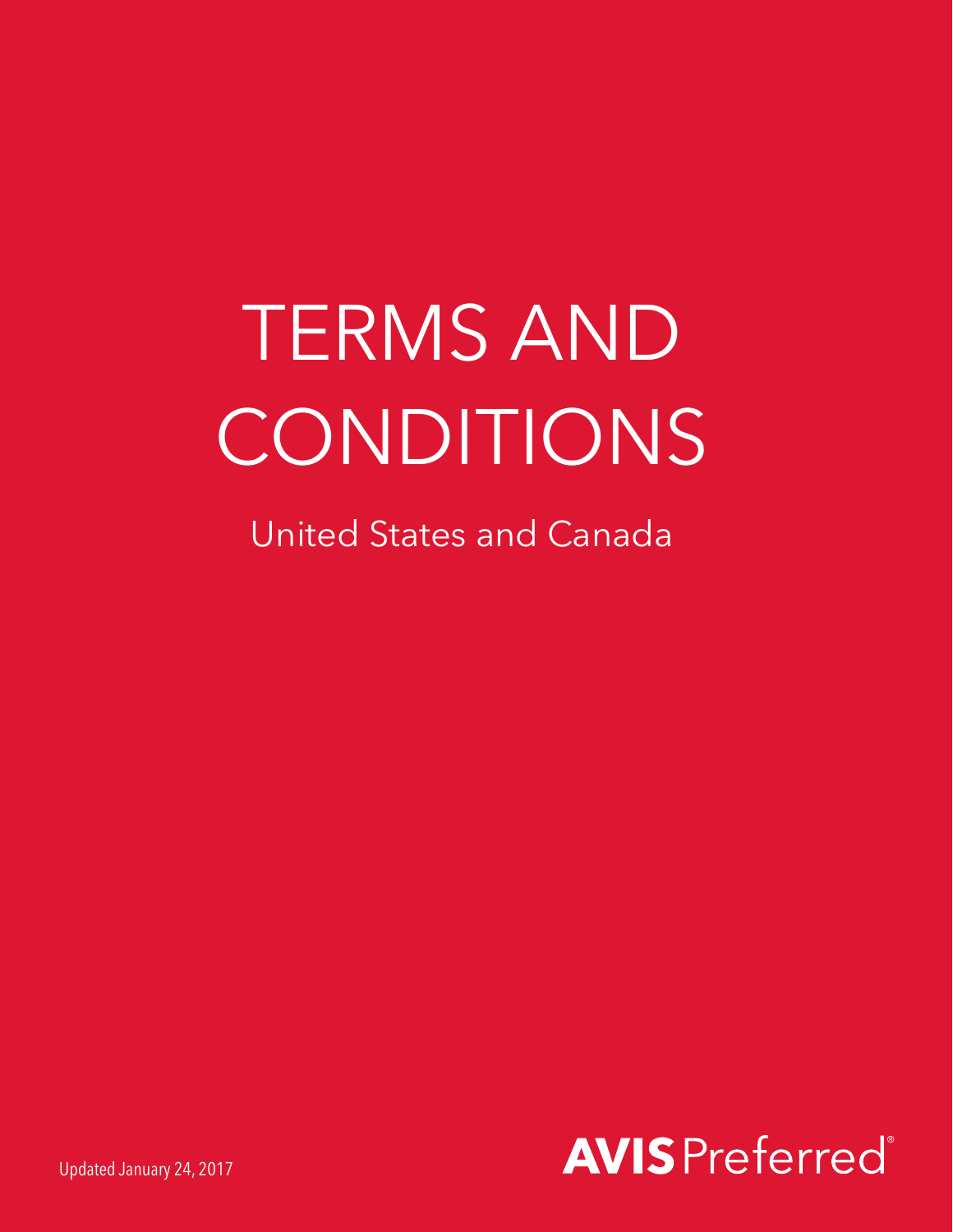**1. INTRODUCTION**: These terms and conditions govern the Avis Preferred Loyalty Program (the "The Program") operated by Avis Rent A Car System, LLC, its affiliates (collectively, "Avis") on behalf of Avis and its partners. By becoming a member of the Avis Preferred Program (an "Avis Preferred Member"), each Avis Preferred Member agrees that he/she has:

**a**. read, understood and accepted the Program Terms and Conditions; and

**b.** provided consent for Avis Rent A Car System, LLC, and their authorized third-party agents to process data that is personal to him/her, and to disclose such data to third parties, in accordance with Avis's Privacy Policy; and

**c.** consented to the use of the email supplied at time of enrollment as the method of communication to the Preferred member about their account information including but not limited to program changes, modifications and balances.

The Program and all of these Terms and Conditions supersede all previous Avis programs and all prior terms and conditions of any other previous reward or incentive programs provided by Avis. Avis Preferred Program Terms and Conditions can be referenced at avis.com/terms.

Avis may and reserves the sole right at any time to amend, modify or supplement The Program Terms and Conditions. Continued participation in The Program will constitute an Avis Preferred Member's acceptance of any such amendment, modification, or supplementation. Avis Preferred Members are responsible for remaining knowledgeable of The Program Terms and any changes, modifications, or additions to The Program.

#### **2. The Avis Preferred Program Overview**

| <b>Annual Membership</b><br><b>Confirmation</b> | <b>Avis Preferred</b>              | <b>Avis Preferred Plus</b> |           |
|-------------------------------------------------|------------------------------------|----------------------------|-----------|
| Rentals                                         | Offered to all<br>enrolled members | $12 - 24$                  | $25+$     |
| $<$ OR $>$ Spend<br>(U.S. Dollar)               |                                    | \$5,000-\$6,999            | $$7,000+$ |

Reference section 3c for details of qualifying rentals and annual spend. Reference section 3d for details on annual service level tier evaluation.

**a.** The Program shall consist of the following service levels and rewards for which members will be eligible upon enrollment into The Program. Enrollment shall be deemed as having filed a master Avis Preferred enrollment profile which designates member as a resident address of the United States, Puerto Rico, U.S. Virgin Islands or Canada, otherwise defined as North America. **b.** Service Levels: The following service levels shall constitute The Program:

#### **i. Avis Preferred**

- Complimentary enrollment
- Counter by-pass
- Ability to opt into Avis Preferred Points and earn rewards on qualifying rentals and other activities

#### **ii. Avis Preferred Plus**

- Avis Preferred benefits plus:
- One-car-class upgrade (when available)\*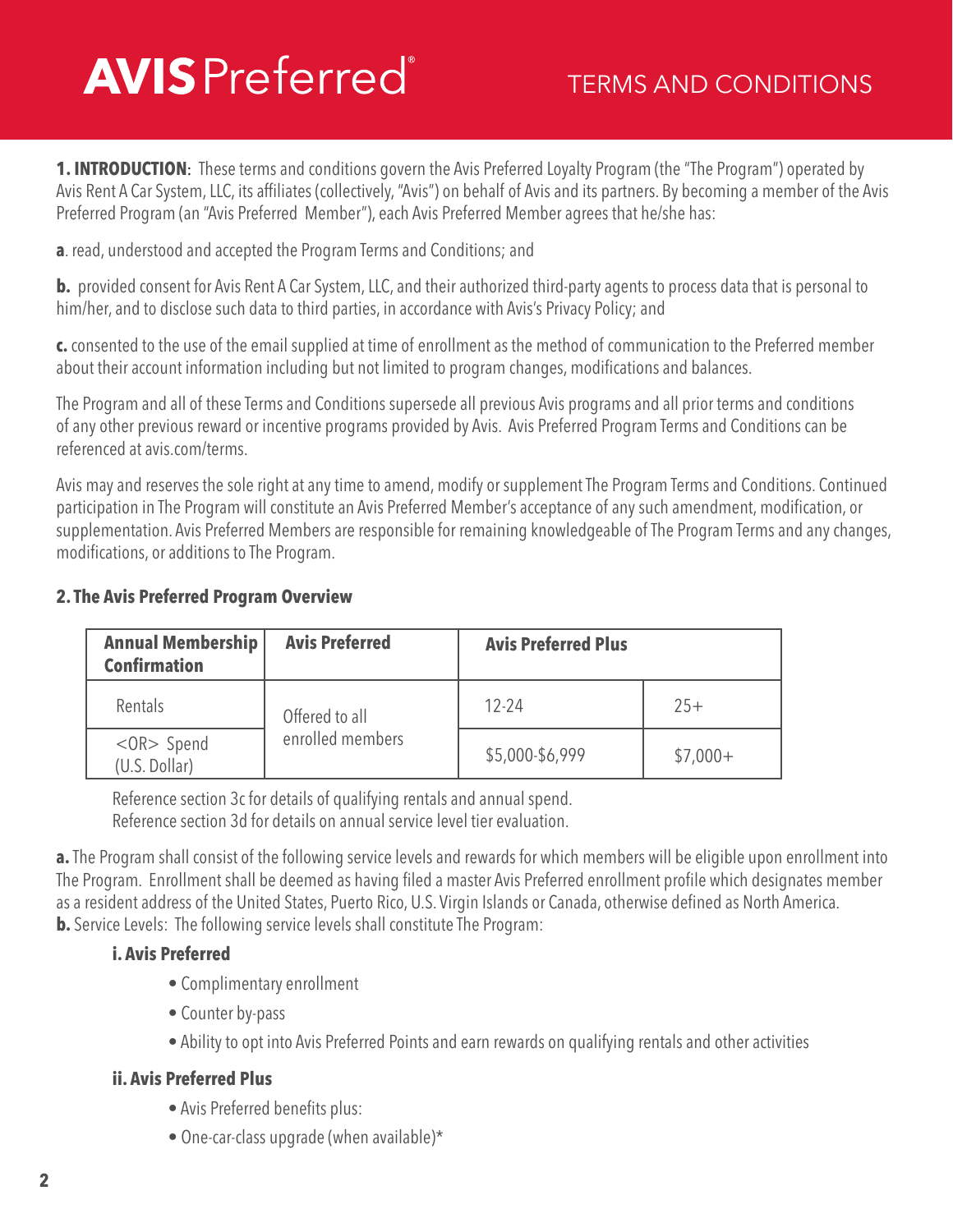- Dedicated reservation number
- Access to exclusive offers and discounts

 • Ability to opt into Avis Preferred Points and earn rewards on qualifying rentals and other activities \*Avis Signature Series Fleet not included.

**3. Eligibility:** To be eligible to enter The Program, all participants must meet the following eligibility criteria: (a) be a natural person age 25 or over; and (b) resides in either the United States, Puerto Rico, U.S. Virgin Islands or Canada; and (c) has not previously been terminated from any Avis Program or otherwise been denied rental opportunities for any reason and (d) submits an Avis Preferred enrollment profile to Avis which is subject to Avis approval.

**a)** Additional requirements may be applicable to certain program service levels and rewards:

- i. Avis Preferred
- ii. Avis Preferred Plus
- iii. Avis Preferred Points

**b)** Individual Memberships:

- i. Enrollment: Only an individual (rather than an entity) may apply to enroll in the Avis Preferred Program by fully and accurately completing an application on the Avis website (www.avis.com), or through another enrollment channel.
- ii. Eligibility Approval: Once eligibility for membership in The Program is approved by Avis, the applicant will be deemed enrolled and eligible for participation in The Program. Avis may deny membership in The Program (Avis Preferred or Avis Preferred Points) to any applicant in its sole discretion and without written notice.
- iii. Corporate Membership: Corporations, associations and groups are not eligible to enroll in The Program (Avis Preferred or Avis Preferred Points).

**c)** Member Earning: A member will only earn credit toward service levels or benefits when renting from any participating Avis worldwide locations and only upon the vehicle return and complete payment of any and all qualifying rental charges associated with such rental. In the event of a breach of the rental agreement, of these terms and conditions or in the event of disputes in charges relating to the rental, no credit toward service levels or rewards will be earned until such dispute is resolved to the satisfaction of Avis. Disputed qualifying rental charges may include but not be limited to the time-and-mileage charges, charges for any applicable optional products or services, and damage to the vehicle for which the renter is responsible under the terms of the rental agreement.

Qualifying Rentals: A qualifying rental for service level memberships and benefits is defined as a completed, paid rental at participating Avis worldwide locations that is checked out and checked in within the same calendar year ("Rental"). Credit will not be earned on rentals that are unpaid or "free" of time-and-mileage charges, rentals checked out at non-participating Avis locations, nor on opaque rentals (i.e. Hotwire, Priceline etc.) where rental selection is based on price, not supplier, nor on rentals with the following discount rates, rate codes, rate categories or profile types: Replacement rentals, some government rates, Corporate accounts that do not allow employees to participate in loyalty and rewards programs; Avis central billing profiles that can be used by more than one person (i.e. authorized rep card, global electronic billing account); ACTO (Avis Company Travel Orders) voucher or for instances in which a third-party award was redeemed for the rental; and employee and friends-and-family rates for Avis or any affiliated company or licensee, travel industry, tour, and wholesale. Other exclusions may apply.

### **Other exclusions may also apply at the sole discretion of Avis.**

**d)** Annual Service Level Tier Evaluation: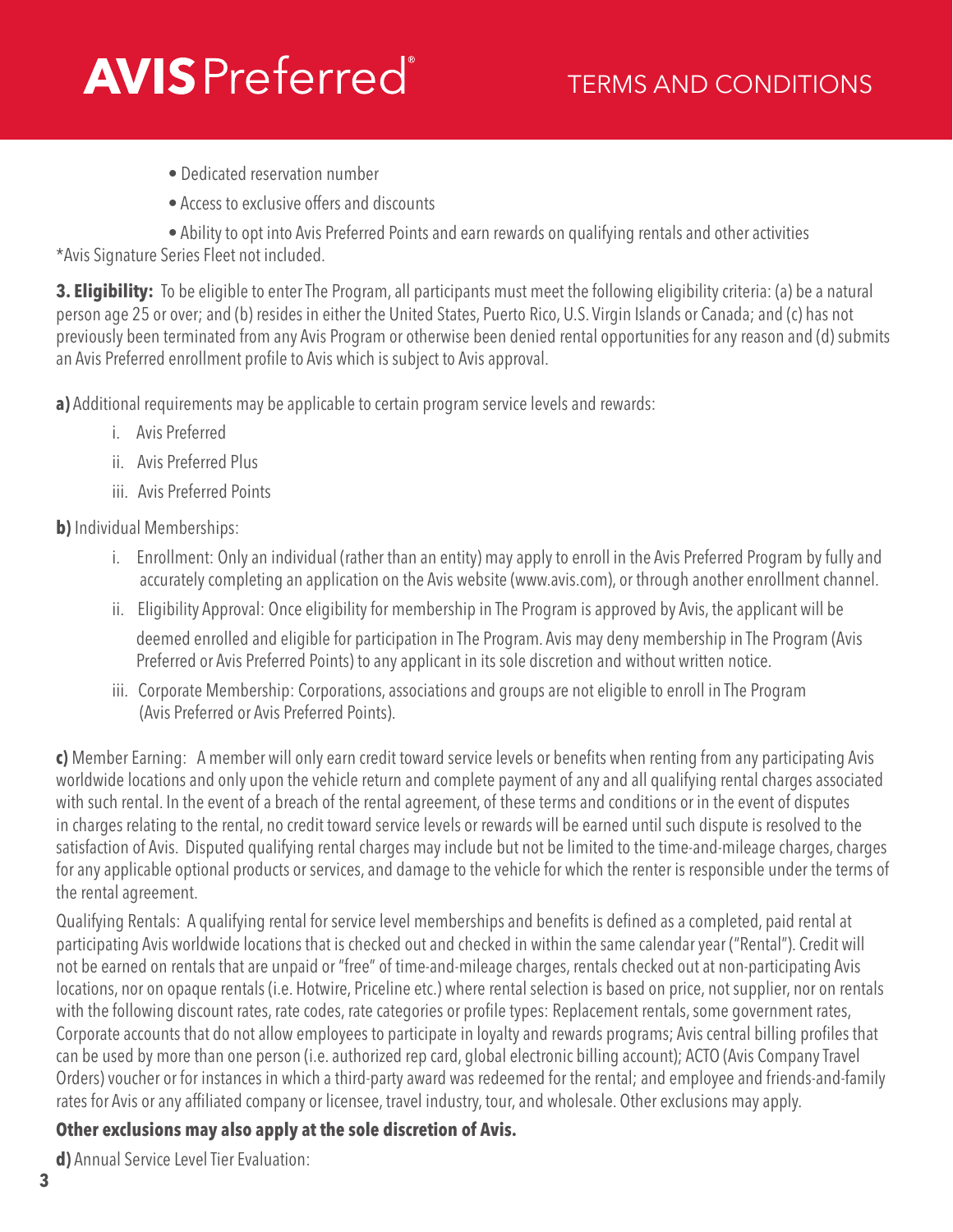- i. Tier membership is evaluated each year for renewal or downgrade from current tier.
- ii. Annual tier evaluation takes place in January and uses the previous year's USD currency spend (time-and-mileage plus eligible optional product and services charges) and previous year's rental counter to determine renewal or downgrade of tier.
- iii. Members who have not met the rental or spend qualifications will be downgraded one tier below their current tier. For example, an Avis Preferred Plus member would be downgraded to Avis Preferred.
- iv. Avis Preferred Plus members who are earning points at the highest redemption level who have not met the rental or spend qualification will remain in the Avis Preferred Plus tier but will be downgraded to the lower point earning level of Avis Preferred Plus.
- v. Invitation only members (Avis President's Club and Avis Chairman's Club) will be evaluated based on individual term agreements.

#### **4. AVIS PREFERRED POINTS:**

Avis Preferred Points is available to members of the Avis Preferred Program. A member must opt-in to earn points on qualifying rentals and optional products and services. By providing a deliverable email address Avis can communicate member account balances and other applicable information regarding the Avis Preferred Points. Members shall therefore be deemed by their conduct to have affirmatively opted in to Avis Preferred Points.

Avis Preferred Points are only earned upon the completion of a qualifying rental transaction which is paid in full or the completion of other specific non-rental activities as specified by Avis. Avis reserves the right in its sole discretion to make reasonable adjustments.

Avis Preferred Points will be awarded to the customer as quickly as commercially reasonable of their rental check-in, conclusion of non-rental activity and/or per stated promotional period.

If a member maintains two or more Wizard Numbers and opts in to Avis Preferred Points on at least one eligible profile, all eligible profiles will be automatically opted in to earning Avis Preferred Points. All rental activity across the active profiles will be eligible to earn points and will be aggregated into a single point balance that can viewed or redeemed from any profile that has Avis Preferred status or above.

Avis Preferred Points will be earned on every dollar spent on qualifying base rentals and optional products and services (base rental charges are otherwise referred to as the time-and-mileage charge associated with the rental, prior to inclusion of any optional products, surcharges, fees and taxes). Points will NOT be awarded for payments toward taxes, fees and surcharges on the rental. Taxes, fees and surcharges which are applicable to such optional products and services will NOT be used toward the calculation of points.

Avis Preferred Points will not be earned on rentals that earn mileage, credits or points for a frequent traveler program (such as, but not limited to, an airline frequent flyer or hotel points program). See section 3C for qualifying rental information.

Members can earn points on rental transactions for which they are the authorized driver. Members may not earn points for rental transactions by anyone other than themselves. Members can earn points on a maximum of two concurrent rental transactions.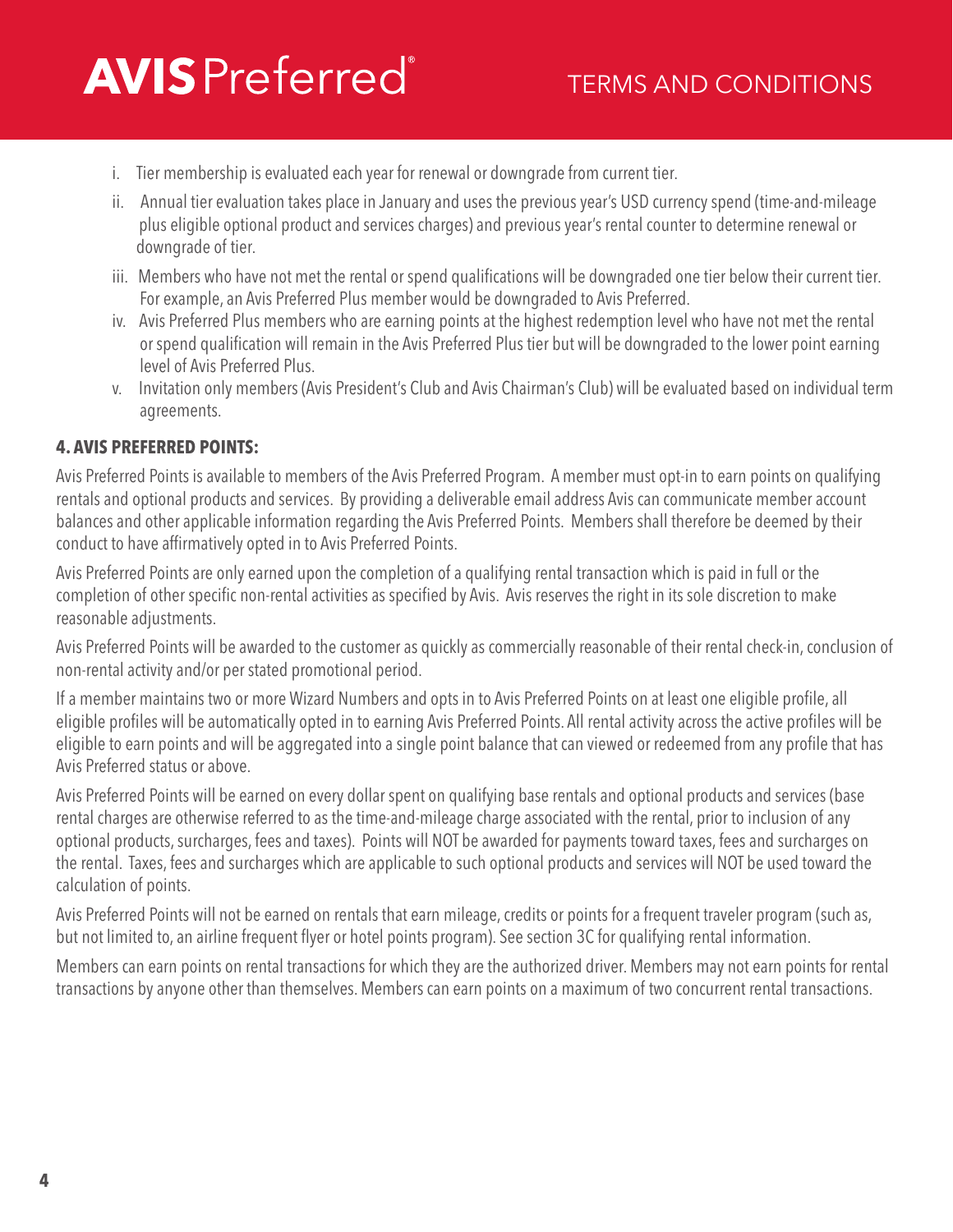| <b>Avis Preferred Point</b><br><b>Earnings</b>                  | <b>Avis Preferred</b>                        | <b>Avis Preferred Plus</b>                             |                                                |
|-----------------------------------------------------------------|----------------------------------------------|--------------------------------------------------------|------------------------------------------------|
|                                                                 | Available to any member<br>opted into points | Available at 12-24 rentals<br>or \$5,000-\$6,999 spend | Available at 25+ rentals<br>or $$7,000+$ spend |
| Time & Mileage<br>(Rental Spend)                                | $$1 = 1$ point                               | $$1 = 1.25$ points                                     | $$1 = 1.50$ points                             |
| <b>Optional Product</b><br>Spend (e.g. GPS,<br>Satellite Radio) | $$1 = 2$ points                              | $$1 = 2.50$ points                                     | $$1 = 3$ points                                |

**a.** Expiration of Avis Preferred Points: Points are valid for sixty (60) months from when they were earned. In the event that the Avis Preferred member fails to exercise any redemption of earned points within such sixty (60) month period, the points are deemed forfeited and surrendered back to Avis and shall have no value to the Avis Preferred Member and will be removed from any of the Member's accounts. Points earned by residents of the province of Ontario, Canada do not expire. However these points may be canceled due to inactivity.

Cancellation for Inactivity: Avis Preferred Points earned or otherwise obtained by an Avis Preferred Member will be forfeited without notice if the Avis Preferred member becomes Inactive. An Avis Preferred Member is considered "Inactive" if during a 12-month period: (a) the Avis Preferred Member has not completed an eligible rental at a participating Avis location; (b) the Avis Preferred Member has not earned or redeemed any Avis Preferred Points, or (c) the Avis Preferred Member's account has been cancelled.

**b.** Adjustments: Avis, in its sole discretion, may correct the amount of any member's Avis Preferred Points.

**c.** Member Redemptions: Redeeming Avis Preferred Points for rentals at participating Avis locations in the United States, Puerto Rico, U.S. Virgin Islands and Canada is subject to availability of the requested item for redemption at the time of reservation. Advance reservations are required. A list of Non-Participating Avis Locations is available on www.avis.com/terms under "Non-Participating Locations".

- i. Avis Preferred Points may be redeemed to obtain designated rewards including, without limitation, rentals at Participating Avis Locations in the United States, Puerto Rico, U.S. Virgin Islands and Canada.
- ii. Avis Preferred Points may be redeemed for rentals or select ancillary products and or services only in the United States, Puerto Rico, U.S. Virgin Islands and Canada. The redemption may be used for, but not limited to, the following:
	- Free rental day exclusive of insurance products, taxes, fees and surcharges
	- Car-class upgrades
	- Optional Products including, but not limited to, car seats, booster seats, infant seats, GPS devices, Extended Roadside Assistance, satellite radio and ski racks. All insurances or optional protections are excluded from redemption (ALI, PAI, and PEP). Avis reserves the right, in its sole discretion, to modify or change these offerings at any time and the terms and conditions posted. The terms and conditions posted at the time of rental shall govern.
	- Fees related to any electronic toll-related products are excluded from earning towards Service Level spend or Avis Preferred Points.
- iii. Any rentals or extensions beyond a 28 day period are not eligible to redeem points.

In the event that optional products are damaged, lost or stolen, the cost to replace the items will be the responsibility of the renter. In no case shall a renter be able to use points earned as an offset to the replacement cost.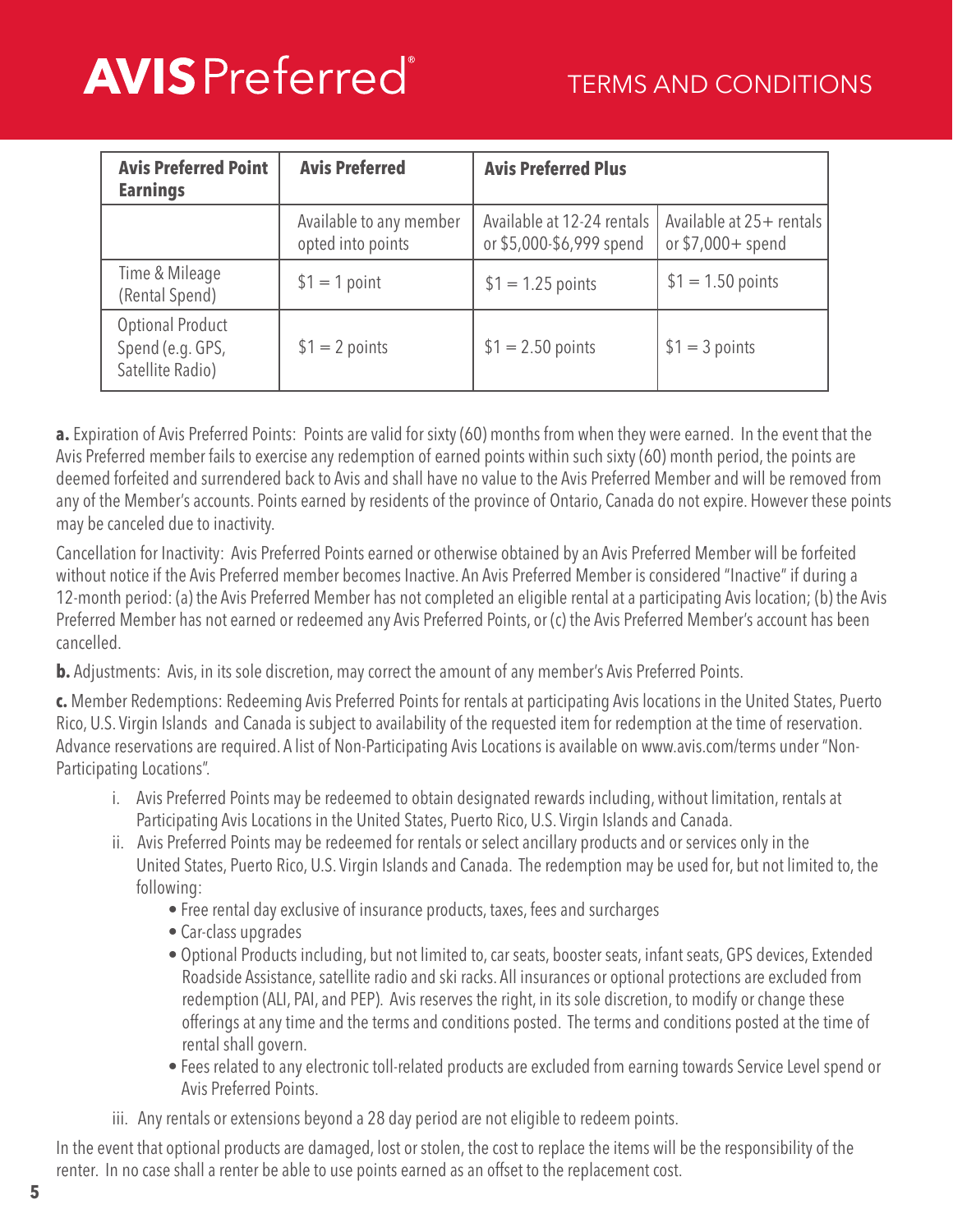Avis Preferred Points can be earned at any Participating Avis Location in the world, but may only be redeemed at Participating Locations in the United States Puerto Rico, U.S. Virgin Islands and Canada.

**d.** Effect of Canceled or Modified Reservation: Modifications to a redemption reservation will be allowed to the extent they do not change the number of Avis Preferred Points required for reward redemption (i.e. email address, flight number, credit card). Any other changes to a redemption reservation will require, an Avis Preferred member to first cancel the Reservation prior to the check-out date and re-book the Reservation, as they may result in a change in the number of Avis Preferred Points required and may also have associated fees. If an Avis Preferred member fails to cancel a reservation prior to the reservation check-out date, the Avis Preferred Points used for the reservation will be forfeited. If a Participating Avis Location exits the Avis Program for any reason after an Avis Preferred member makes a reservation using points, but before the Avis Preferred member's rental, Avis will use reasonable efforts to have such former Participating Avis Location honor the reservation or assist in arranging an equivalent rental nearby; however, Avis cannot guarantee that any Avis Rewards or upgrades will be honored.

**e.** No Sale or Transfer: Avis Preferred Points may not be exchanged or redeemed by an Avis Preferred Member for cash value or credit. Avis Preferred Points believed to have been bartered, sold, exchanged, or issued to someone other than the eligible Avis Preferred Member will be deemed void and will not be honored. Transferring Avis Benefits

**f.** Avis Preferred Points and other Avis Preferred Member benefits may not be sold, bartered or transferred (other than by Avis or its agents). Any attempted transfer, sale or barter will be deemed void. Avis and its partners may refuse to honor or recognize any Avis Preferred Points or Avis Preferred Member benefits which Avis believes may have been transferred, sold or bartered.

**g.** Death: In the event of a Member's death, Avis may, in its sole discretion, allow unredeemed Avis Preferred Points to be transferred to a family member or friend who is an active Avis Preferred Member upon Avis's receipt and review of all requested documentation and communications.

**h.** Divorce: In the event of an adjudicated divorce settlement, Avis may, in its sole discretion, allow unredeemed Avis Preferred Points to be transferred from one Avis Preferred Member's account to another Avis Preferred Member's account upon Avis's receipt and review of all requested documentation and communications including, without limitation, legal documents directing such a transfer of Preferred Points. Membership status and the related benefits will not transfer to the recipient of the Avis Preferred Points.

### **5. CANCELLATION OF MEMBERSHIP**

**a.** Monitoring Avis Preferred Member Accounts: Avis reserves the right to monitor the accounts of all Avis Preferred Members, at any time and without notice, for compliance with The Program Terms. Avis may also review an Avis Preferred Member's Avis Preferred Points balance and transaction history including, without limitation, requests for rewards and other benefits.

**b.** Cancelling by Avis Preferred Member: An Avis Preferred Member may cancel his/her membership in The Program at any time. To cancel Avis Preferred service benefits, email the Avis Shared Service Center at profile.update@avisbudget.com. By cancelling their membership, the customer is also opting out of Avis Preferred Points. All member service level benefits and unredeemed Avis Preferred Points will be forfeited immediately and may not be reinstated or transferred. Moving to an otherwise ineligible country of residence shall be deemed as cancellation by the member. An Avis Preferred Member can opt out of Avis Preferred Points at any time by visiting avis.com. All unredeemed Avis Preferred Points will be forfeited immediately and may not be reinstated.

**c.** Cancelling by Avis: Avis may cancel or suspend an Avis Preferred Member's Program benefits including, but not limited to, service level status and accumulated Avis Preferred Points at any time with immediate effect and without written notice, for any reason and in Avis's sole discretion including, without limitation, if Avis believes the Avis Preferred Member has: **6**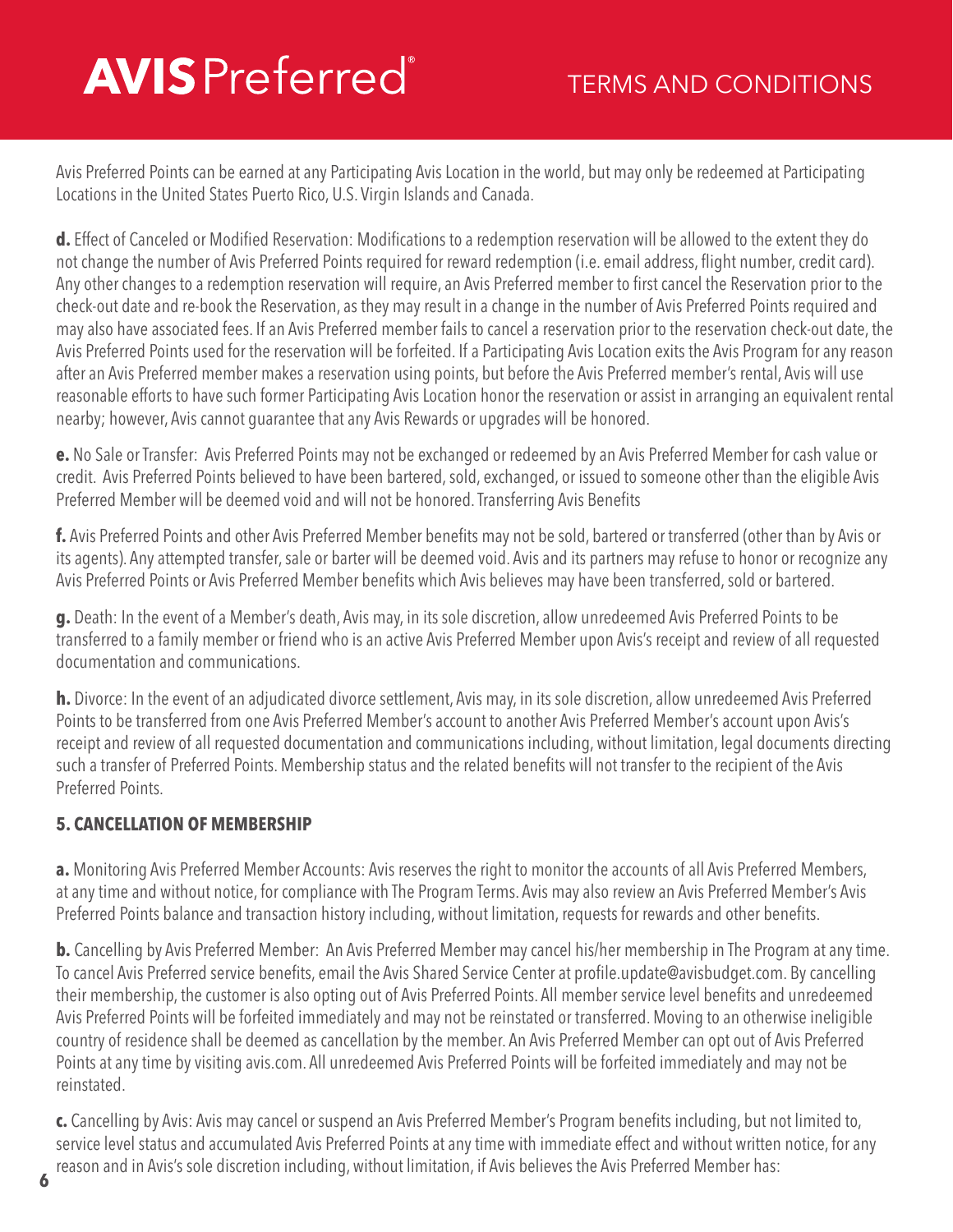- **i.** acted in a manner inconsistent with applicable laws, regulations, ordinances; or
- **ii.** failed to pay any rental bill when due, including damages sustained to the Avis car, to Avis or a Participating Avis Location or failed to fulfill any other financial obligation; or
- **iii.** acted in an inappropriate, fraudulent, abusive or hostile manner which shall be determined in the sole discretion of Avis; or
- **iv.** breached or violated any of The Program Terms or the Website Terms of Use; or
- **v.** engaged in any misconduct or wrongdoing in connection with The Program including, without limitation, with respect to Avis Preferred Points, Avis Reward usage, Avis Promotion Reward usage, or Avis Preferred Member benefits.

**d.** Bankruptcy: Subject to applicable law, membership in The Program will terminate automatically upon an Avis Preferred Member filing for bankruptcy or otherwise being subject to a bankruptcy proceeding.

**e.** Effect of Avis Preferred Membership Cancellation: The Program related benefits and services are the sole property of Avis, and are not the property of Avis Preferred Members. On termination of membership in The Program for any reason, all unredeemed Avis Preferred Points will be forfeited and an Avis Preferred Member will no longer be able to participate in The Program. Avis Preferred Points have no cash value and Avis will not compensate or pay cash for any forfeited or unused Avis Preferred Points.

If Avis cancels an Avis Preferred Member's account for any reason, the Avis Preferred Member may not reapply for membership in The Program and any account opened in the Avis Preferred Member's name and Avis Preferred Points earned in that account will be forfeited upon discovery.

If an Avis Preferred Member cancels his/her account, or if an Avis Preferred Member account becomes Inactive, the Avis Preferred Member may reapply for membership in The Program at a later date, but no Avis Preferred Points previously expired will be reinstated to the Avis Preferred Member account.

#### **6. Modification and or Termination of Program:**

**a.** Modification of The Program: Avis may change The Program and The Program Terms at any time, for any reason and without notice. Avis may make changes that affect, without limitation, processes, benefits, service levels, rules for earning and redeeming Avis Preferred Points, Avis Preferred Point redemption levels, and rules for the use of points and availability. Notwithstanding the foregoing, Avis will provide notice if changes to The Program or The Program Terms materially decrease the number of Avis Preferred Points an Avis Preferred Member will earn for Eligible Rentals and Eligible Charges at Participating Avis Locations or if changes materially increase the number of Avis Preferred Points an Avis Preferred Member needs to redeem Avis for rentals at Avis Participating Locations.

**b**. Termination of The Program: Avis may terminate The Program with advance notice to all active Avis Preferred Members. At Avis's sole discretion, Avis may choose to substitute a similar loyalty program for The Program at any time immediately upon notice to active Avis Preferred Members. An Avis Preferred Member may not accumulate Avis Preferred Points or claim rewards or The Program benefits after the termination of The Program. If The Program is terminated, all unredeemed Avis Preferred Points will be forfeited without any obligation or liability, and no reward claims will be honored after the conclusion of the notice period. Avis may terminate The Program in whole or in part, in any jurisdictions, unless otherwise required by law.

**c.** Benefits Subject to Availability: All program benefits, offers, rewards and services are subject to availability and may be changed at any time without notice.

### **7. Membership Communications:**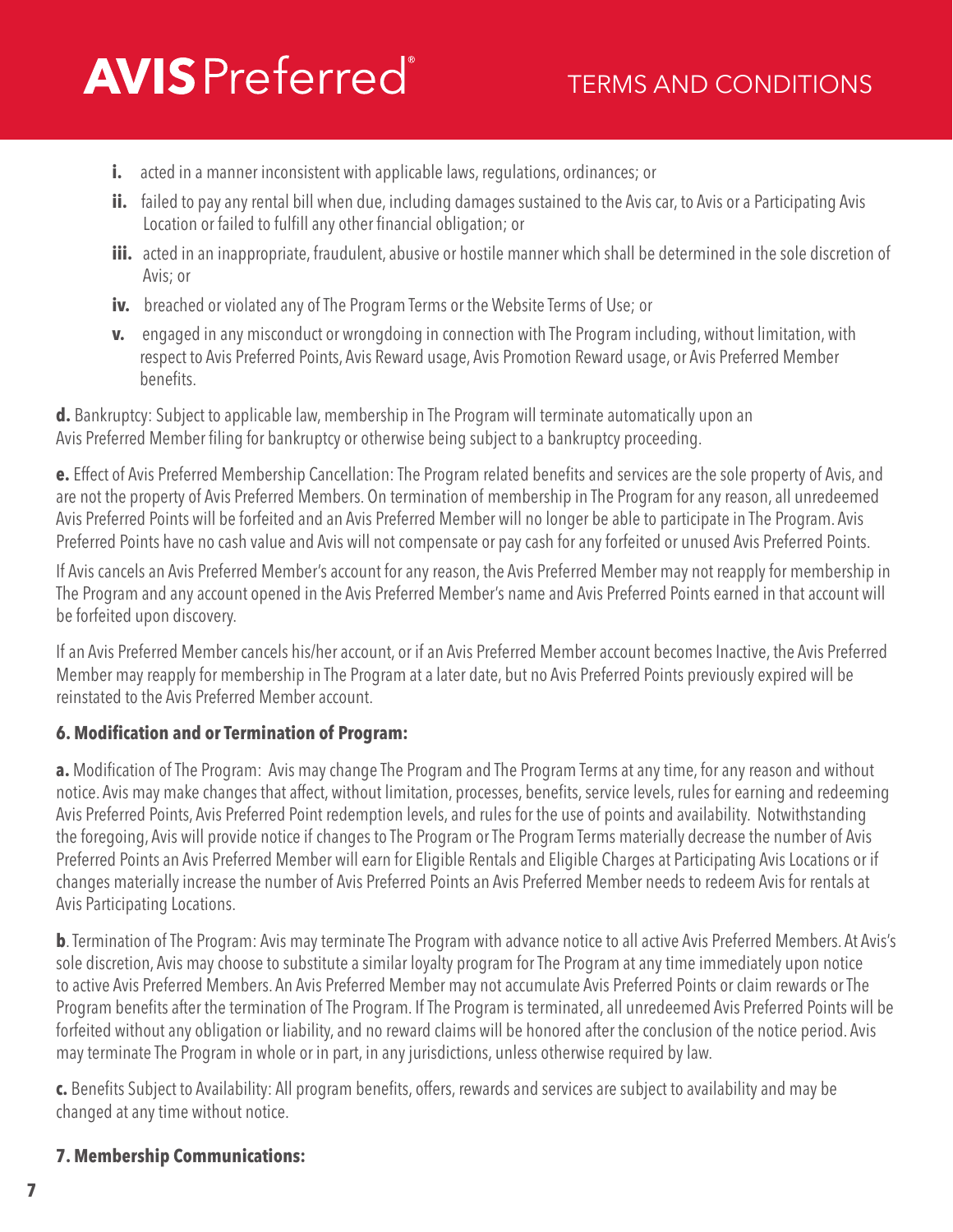All Avis Program communications will be sent to the Avis Preferred Member's email address currently provided in the Avis Preferred Member's account. Communications delivered to the address on file will be deemed to have been received upon opening of email and/or one business day after sending it if delivered to the Avis Preferred Member's email address or nonreceipt of returned postal mail. Avis Preferred Members must keep email address current.

Avis Preferred Members can receive regular Avis Preferred Points balance information by email or may view balance in their profile on avis.com.

Avis may also send Avis Preferred Members promotions, offers and other communications from time to time, which may include, without limitation, items from third parties. The items from third parties are based on the information provided to Avis by the Avis Preferred Member and any additional data Avis may maintain. Avis Preferred Members may change personal details and communications preferences at any time through The Program website (www.avis.com); however, Avis may require an Avis Preferred Member to send supporting documentation prior to allowing certain changes (e.g., legal name changes).

At any time an Avis Preferred Member contacts the Customer Service Center, Avis may ask the Avis Preferred Member certain security-related questions to verify the Avis Preferred Member's identity. The Customer Service Center may monitor or record telephone calls to improve quality of service.

Any program changes, modifications, alterations will be posted online at www.avis.com/terms and the terms posted on this website on the date of the rental transaction for earning or redemption purposes shall constitute the terms and conditions governing the transaction and shall supersede all other prior terms and conditions.

#### **8. TAXES:**

Avis Preferred Points and other Avis Preferred Member benefits may be subject to income or other taxes. The Avis Preferred Member is responsible for paying all such taxes and for making all applicable disclosures to third parties including, without limitation, the party who paid for the transaction from which the Avis Preferred Member earned Avis Preferred Points. Avis will not be liable for any tax liability, duty or other charges in connection with the issuance of Avis Preferred Points, Avis Rewards, Avis Promotion Rewards and other Avis Preferred Member benefits.

### **9. Representations and Warranties:**

 Avis makes no warranties or representations, either expressed or implied, with respect to type, quality or fitness of goods or services provided through The Program or by participating Avis locations.

#### **10. Errors and Omissions:**

Avis is not responsible for: (a) any loss or misdirection of, or delay in receiving, any Avis Preferred Member application, correspondence, redemption requests, rewards or Avis Preferred Member benefits; (b) theft or unauthorized redemption of Avis Preferred Points; (c) any acts or omissions of third parties (including, without limitation, Participating Avis Locations); or (d) any errors published in relation to The Program, including, without limitation, any pricing or typographical errors, errors of description, errors regarding Participating Avis Locations and Avis Program affiliates, and errors in the crediting or debiting of Avis Preferred Points from Avis Preferred Member accounts. Avis reserves the right to correct, without notice, any errors.

#### **11. Interpretation of The Program Terms:**

All interpretations of The Program Terms and the rules of The Program membership will be at Avis's sole discretion, and Avis's decisions will be final. In the event of any discrepancy between the English version and any translated version of The Program Terms, the English language version will prevail.